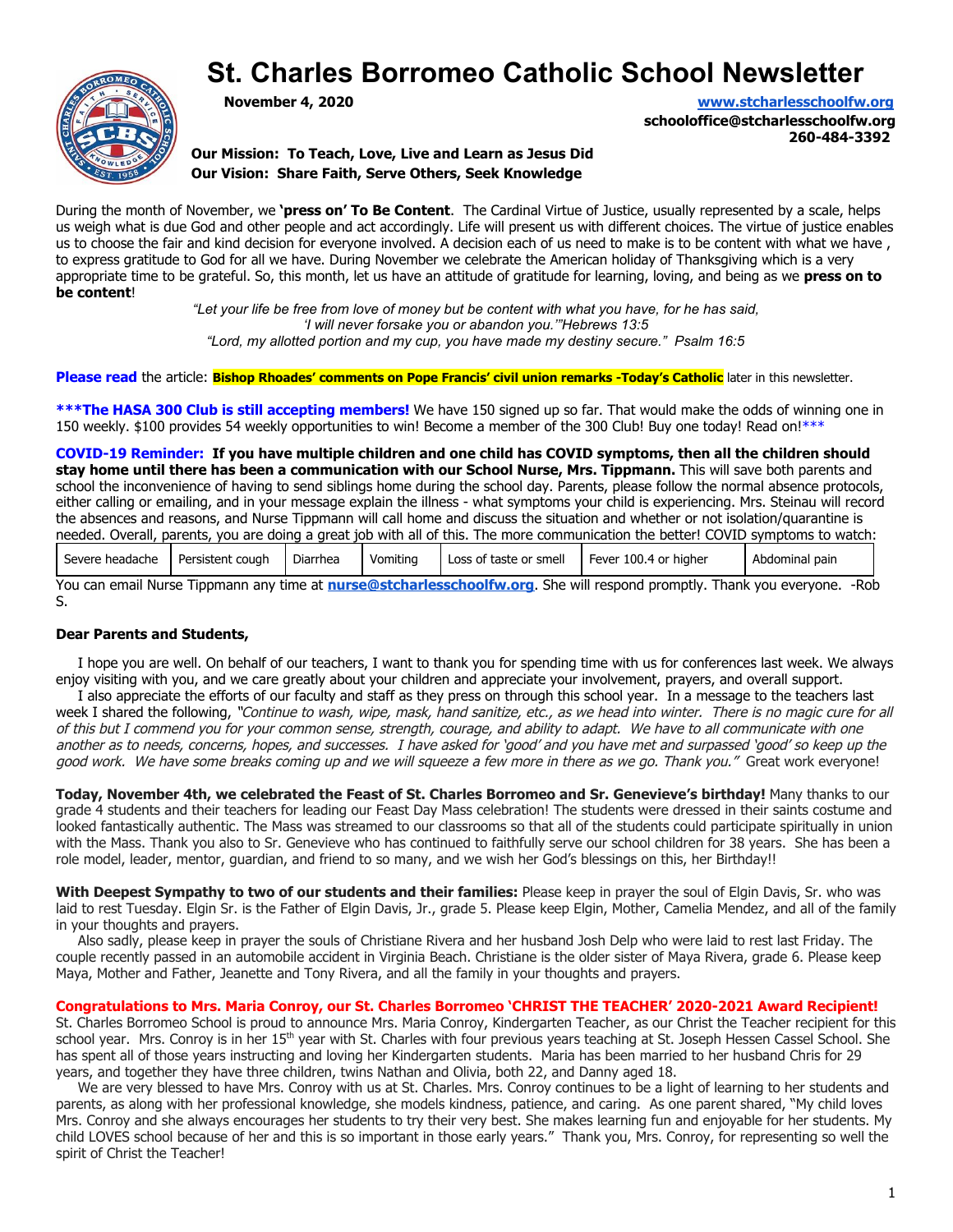**VIRTUAL BOOK FAIR -** You are invited to shop our Scholastic Book Fair online until **November 8**! All purchases benefit our school and connect kids with new books, favorite characters, complete series, and more. You'll love the NEW option to shop for **Book Fair exclusives** directly from the interactive booklist and enjoy these special online shopping features:

Over 6,000 items, including new releases, best sellers, and value packs!

#### All orders ship **directly to your home & FREE shipping** on book-only orders over \$25\*

#### All purchases **support our school** and earn 25% in rewards

We use this reward money to purchase new books for our school library and to renew our online cataloguing system. Visit our Book Fair Homepage and click **["Shop Now"](https://www.scholastic.com/bf/stcharlesborromeoschool13)** to get started, or go to the school website and select the Book Fair tab! Thank you for your investment in your child's reading and thank you for supporting our school! Happy reading! - Mrs. Theresa Knox - librarian

#### **Calendar Update**

| November 5  | No School                                           |
|-------------|-----------------------------------------------------|
| November 6  | No School                                           |
| November 8  | Virtual Book Fair ends                              |
| November 10 | <b>HASA Board Meeting</b>                           |
| November 11 | Veterans' Day                                       |
| November 13 | Interim Period ends                                 |
| November 17 | School Board Meeting                                |
| November 20 | Confirmation 7:00 pm with Bishop Rhoades presiding  |
| November 21 | Confirmation 10:00 am with Bishop Rhoades presiding |
|             | November 25-26-27 NO SCHOOL Thanksgiving break      |

#### **21st Century Scholars Program**

Your children may be eligible for college tuition through the 21st Century Scholars program. Students in the 7th or 8th grade who qualify for the program can receive up to four years of college tuition to attend an eligible Indiana public or private college or university. The scholarship may be reduced depending on the availability of the student's family to contribute to college. Income guidelines: Maximum Annual Income

| <u>TIUIU JIZE</u> |                   | <u>Maxilliulli Aliliudi </u> |
|-------------------|-------------------|------------------------------|
|                   |                   | \$31,894                     |
| 3                 |                   | \$40,182                     |
| 4                 |                   | \$48,470                     |
|                   |                   | \$56,758                     |
| ь                 |                   | \$65,046                     |
| .                 | <br>.<br>. .<br>. |                              |

For each additional person in the household, add \$8,288

\* The scholarship amount may be reduced depending on the availability of funds and the availability of the student's family to contribute to college.

#### **The only time you can apply for this program is when the student is in 7th or 8th grade. Students must be enrolled by June 30th of their eighth grade year!!**

Apply online at [www.scholars.in.gov](http://www.scholars.in.gov/) or call Mrs. Robinson at 969-4036 for more information.

# **Calling All Prospective Saints! Set up a tour to visit Bishop Dwenger High School! We want to answer any questions!**

In these challenging times in which we are unable to gather, we have three creative ways to share more information about our school to those who are considering attending Bishop Dwenger High School. Please go to this link:

<https://form.jotform.com/202655743619057>for more information about tours of the campus, our virtual video tour, and a video chat/call with a current BDHS student. We encourage you to find out what it means to be a Saint!

#### **Help is needed at the Homeless Shelter : Just Neighbors**.

Our Parish is making dinner the week of **November 8-13** and we need help preparing food and bringing the food to Maggie Kleber's house or Margaret Digan's house. Then we will transport the food items every day to the facility and the staff member will set up the dinner each night. Due to the pandemic we are not allowed to enter the facility but meals are still needed for the families that are temporarily living there. If you can help with a main dish, or side dish, or dessert please email Maggie Kleber at: maggiekleber@msn.com or call her at 485-4717. Thank you so much for continuing to provide food and prayer for our neighbors just down the street! - Margaret Digan and Maggie Kleber, St. Charles Volunteer Coordinators for J -Margaret Digan and Maggie Kleber, St. Charles Volunteer Coordinators for Just Neighbors

#### **THANK YOU**

The Teacher Appreciation Committee would like to thank the following people who generously donated money and drinks for the Teacher Conference Luncheon: Angela Bauer, Stephanie Bourounis, Jen Eisaman, Julia Eisaman, Leslie Gibson, Jill Harkless, Tara Henry, Kim Hoffman, Alyssa Keys, Kelly Krouse, Candace Lehrman, Cindy Miltner, Erin Morris, Emily Reeves, Katie Schindler, Amanda Shively, Judy Smith, Audrey Stauffer, Katie Steigmeyer, Debbie Sundahl, Christine Sweigert, Kate Sweigert, Melissa Thompson, Kelly Tippmann, Kim Woenker, Lindsey Worrel. We would also like to thank Maintenance for assisting with the room set up. We could not have treated the teachers and staff to lunch without everyone's help. Thank you, Jenny Steigmeyer & Emily Walden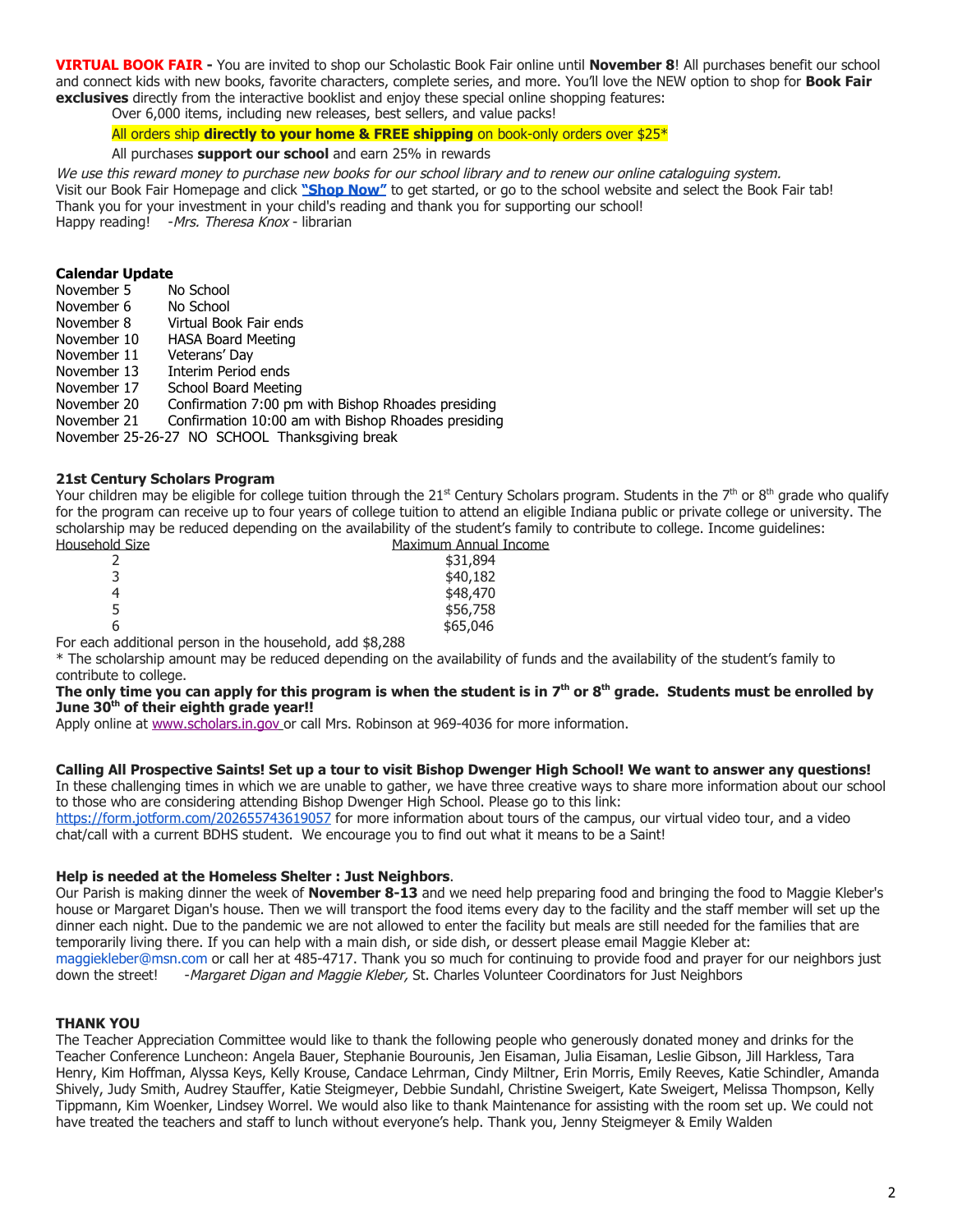#### **SCRIP NEWS**

**Thanksgiving time –** With COVID numbers increasing, many of us are trying to decide how we will spend Thanksgiving this year. Regardless whether you will gather with family and friends or spend the day with only the members of your immediate household, there is certainly a lot to reflect on and be thankful for. Please consider using **SCRIP** gift cards when shopping for the items for your feast, gas for your travels, or as a way to help those in need. You and the parish will both benefit from the rebates that result from using **SCRIP**.



\*\*If you will be traveling in the near future and plan to stay at <sup>a</sup> hotel, we currently have **\$150** available in **Choice Hotels** which is good at any of the hotels in the Choice Hotel Family.

The gift cards have a 3% rebate, making them a great way to benefit from your hotel stay.



Undoubtedly, **Christmas** plans will also be different this year. That is all the more reason to start planning earlier than usual. Avoiding family gatherings may have us sending more gifts than normal; so, starting early will be important. Don't forget that gift cards make great gifts, especially when sending them to loved ones near and far. You don't have to know the exact size or color and it allows the recipient to choose something they want.



**Congratulations** to the winner of our Halloween giveaway, **Bernadette Smith!** We truly appreciate your support of the St. Charles **SCRIP** program.

#### **VOLUNTEERS:**

 **Nov. 9 – CLASSROOM DELIVERY – Christine Wulpi Nov. 13 - Cheryl Morello, Kristina O'Neal, Kara Straessle Nov. 13 – CLASSROOM DELIVERY – Sara Fischer Nov. 14 - Cathy Jacob, Maryann Quinn, Cindie Rosswurm Nov. 15 - Arianne Davis, Nancy Hartig, Lisa York**

**Nov. 16 – CLASSROOM DELIVERY – Kelly Tippmann Nov. 20 - Angela Bauer, Sue Christle, Peggy Keefer Nov. 20 – CLASSROOM DELIVERY – Laura Ijames Nov. 21 - Mary Jones, Jill Onion, Tom Ryan Nov. 22 - Cathy Yaggy, Jennifer Hogan, Roberta Keerfer**

## **Bishop Rhoades' comments on Pope Francis' civil union remarks - Today's Catholic**

The following is a response from Bishop Kevin C. Rhoades to remarks made by Pope Francis in the movie, "Francesco," which have been widely discussed.

FORT WAYNE — A quote about civil unions from Pope Francis included in a brief passage in a new documentary about his pontificate entitled "Francesco" made headlines around the world last week. The Holy Father's words were mostly applauded by those who support same-sex marriage and criticized by those who oppose same-sex marriage. Many were just confused by the pope's words in the documentary. Since the Vatican has not yet issued a clarification, I have decided to offer my own interpretation because many of the faithful of our diocese have asked me for an explanation. Perhaps later, or even before this article goes to print, the Holy See will offer a clarification.

These are the words of Pope Francis quoted in the documentary: "Homosexual people have a right to be part of a family. They're children of God and have a right to a family. Nobody should be thrown out or be made miserable because of it. What we have to create is a civil union law. That way they are legally covered."

Pope Francis said these words in 2019 during an interview with a Mexican television network. I have learned that the documentary joined together answers of the pope to two different questions in the original interview, which partly explains the confusion. The first question had to do with the integration into the Church of people living in irregular situations. The Holy Father answered by mentioning how homosexual persons should never be rejected or excluded by their own families. That is what Pope Francis was referring to in the first three sentences quoted in the documentary about homosexual persons "having a right to be part of a family, etc." Basically, they should not be rejected or excluded by their own family or by the Church. Of course, this reflects the teaching of the Church. The Catechism states that persons with same-sex attraction "must be accepted with respect, compassion and sensitivity." They should always be loved unconditionally.

The last two sentences in the above quote were the pope's answer to another question in the Mexican television interview, a question about same-sex marriage. The Holy Father responded that "it is an incongruity to speak of homosexual marriage," and then said, in the snippet shown in the documentary: "What we have to create is a civil union law. That way they are legally covered."

It is important to note that Pope Francis has always opposed same-sex marriage. As archbishop of Buenos Aires, he spoke strongly against a proposal to legalize same-sex marriage in Argentina. He spoke of same-sex marriage as an "anti-value and an anthropological regression." As pope, he has many times spoken of marriage as the union of man and woman. In his apostolic exhortation, Amoris Laetitiae, he wrote: "There are absolutely no grounds for considering homosexual unions to be in any way similar or even remotely analogous to God's plan for marriage and family."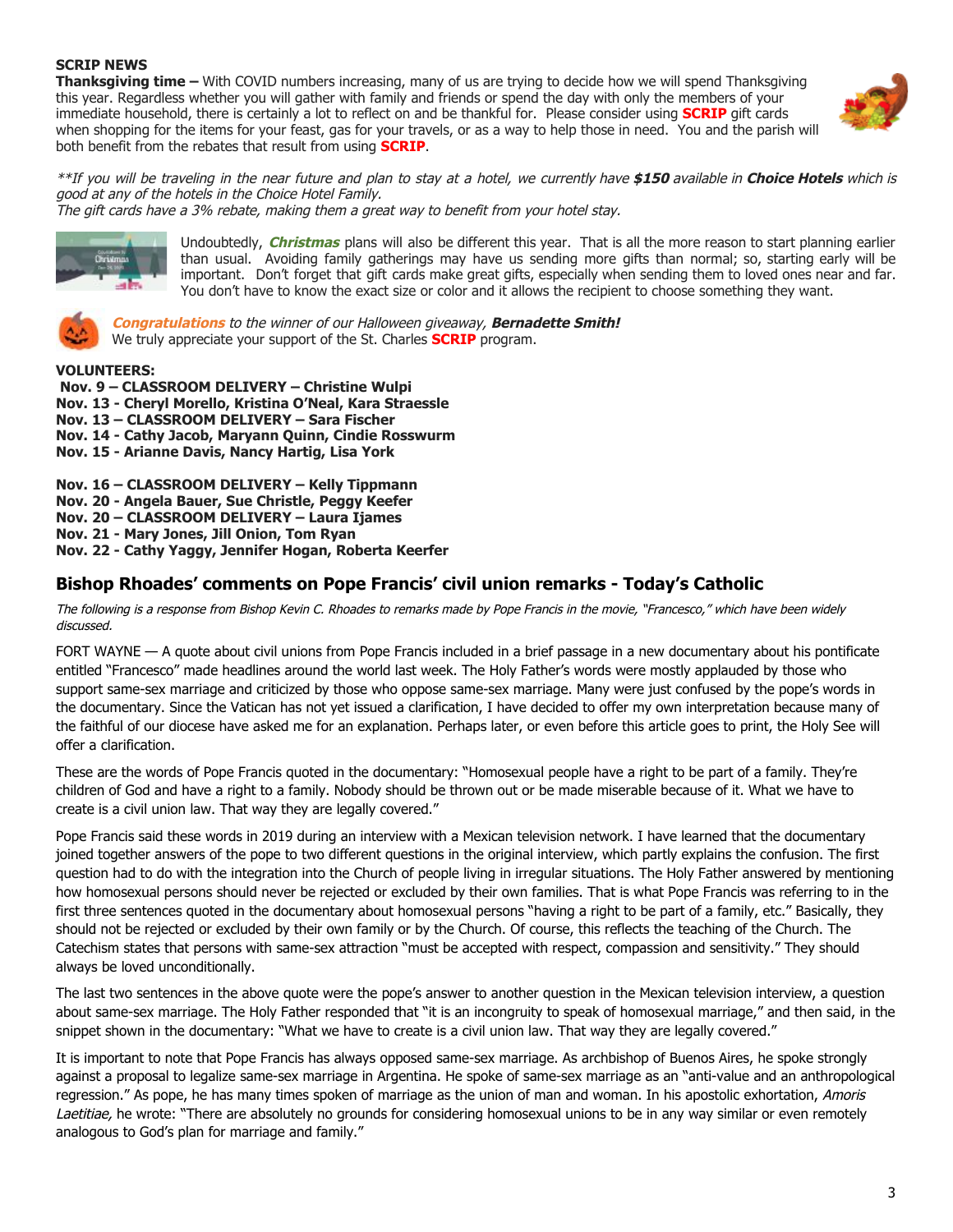Pope Francis has also been very clear that children have a right to a mother and a father. He wrote the following in Amoris Laetitia: "Every child has a right to receive love from a mother and a father; both are necessary for a child's integral and harmonious development… Respecting a child's dignity means affirming his or her need and natural right to have a mother and a father."

But what about civil unions for homosexual couples? When he spoke out against same-sex marriage in Argentina, Pope Francis did not speak out against civil unions for same-sex couples. As pope, he said the following in a newspaper interview in 2014: "Marriage is between a man and a woman. Secular states want to justify civil unions to regulate different situations of cohabitation, pushed by the demand to regulate economic aspects between persons, such as ensuring health care. It is about pacts of cohabitating of various natures, of which I wouldn't know how to list the different ways. One needs to see the different cases and evaluate them in their variety."

It seems that Pope Francis is open to some kind of civil union or civil "living together" (the word he used in Spanish is "convivencia," not "union") for cohabitating adults. Perhaps he has in mind something different from the homosexual civil unions criticized in the 2003 document from the Vatican Congregation for the Doctrine of the Faith. Perhaps Pope Francis is in favor of a civil arrangement that gives certain benefits to two people who live together and share domestic responsibilities. This would not be based on a presumed sexual relationship nor be giving legal recognition to homosexual unions per se. It would just be giving some civil protections and benefits (e.g. hospital visitation rights, health care insurance benefits, social security survivor benefits) to two adults living together and dependent on each other. This could include two elderly siblings or two friends living together. It would not be the recognition of such a relationship as equivalent to marriage. In fact, Pope Francis wrote in Amoris Laetitia that "de facto or same-sex unions may not simply be equated with marriage."

I am still hoping that we receive a clarification from Pope Francis or from the Vatican regarding the quote in the Italian documentary "Francesco" about civil unions. Everyone should be clear that there has been no change in Church teaching about marriage or about homosexuality. The teaching of the Catechism has not been changed and the directives of the 2003 Instruction from the Congregation for the Doctrine of the Faith remain in effect. Besides, the Holy Father does not exercise his official teaching office or change Church directives through television interviews.

|    |                                                                                   | NUVCIIIDCI                                                                                                    | <b>ZUZU CAIECHIA LUIICII MENU</b>                                                                                       |                                                                                                 |                                                                                             |
|----|-----------------------------------------------------------------------------------|---------------------------------------------------------------------------------------------------------------|-------------------------------------------------------------------------------------------------------------------------|-------------------------------------------------------------------------------------------------|---------------------------------------------------------------------------------------------|
| 9  | Chicken Patty<br><b>Steamed Carrots</b><br><b>Tater Tots</b><br>Pineapple<br>Milk | 10<br><b>Fish Sticks</b><br>Mac & Cheese<br>Peas<br>Apricots<br>Milk                                          | 11<br>Pasta w/Meat Sauce<br>Salad w/Ranch<br><b>Garlic Cheese Toast</b><br>Applesauce<br>Milk                           | 12<br>Chicken Caesar Salad<br>Soft Pretzel w/Cheese<br><b>Broccoli</b><br>Grapes<br>Milk        | 13<br>Cheese Omelette w/Salsa<br>Hash Browns<br>Pancake w/Syrup<br>Mandarin Oranges<br>Milk |
| 16 | Hot Dog<br>Green Beans<br>Fries<br>Peaches<br>Milk                                | 17<br>Ham & Turkey Sub<br>Doritos<br>Veggies & Dip<br>Banana<br>Milk                                          | 18<br>Chicken Nuggets<br>Mashed Potatoes w/Gravy<br><b>Steamed Carrots</b><br>Dinner Roll<br><b>Mixed Fruit</b><br>Milk | 19<br>Corn Chips w/Taco Meat<br>Lettuce, Cheese<br><b>Black Beans</b><br>Corn<br>Grapes<br>Milk | 20<br><b>Bosco Sticks</b><br>w/Marinara<br><b>Broccoli</b><br>Go-Gurt<br>Pears<br>Milk      |
| 23 | Pork Patty<br><b>Baked Beans</b><br><b>Tater Tots</b><br>Pineapple<br>Milk        | 24<br>Cheeseburger<br>Lettuce, Pickle, Tomato<br><b>Sweet Potato Fries</b><br>Apricots<br>Milk                | 25<br>No School                                                                                                         | 26<br>No School                                                                                 | 27<br>No School                                                                             |
| 30 | Chicken Patty<br><b>Steamed Carrots</b><br><b>Tater Tots</b><br>Peaches<br>Milk   | December 1<br>Pasta w/Meat Sauce<br>Salad w/Ranch<br><b>Garlic Cheese Toast</b><br><b>Mixed Fruit</b><br>Milk | December 2<br>Soft Taco w/Lettuce,<br>Cheese<br><b>Refried Beans</b><br>Corn<br>Grapes<br>Milk                          | December 3<br>Chicken Caesar Salad<br>Soft Pretzel w/Cheese<br><b>Broccoli</b><br>Pears<br>Milk | December 4<br>Cheese Omelette w/Salsa<br>Hash Browns<br>Pancake w/Syrup<br>Oranges<br>Milk  |

### **November 2020 Cafeteria Lunch Menu**

#### **Lunch Prices 2020-2021**

Milk Only \$0.45 Extra Entrée \$1.50